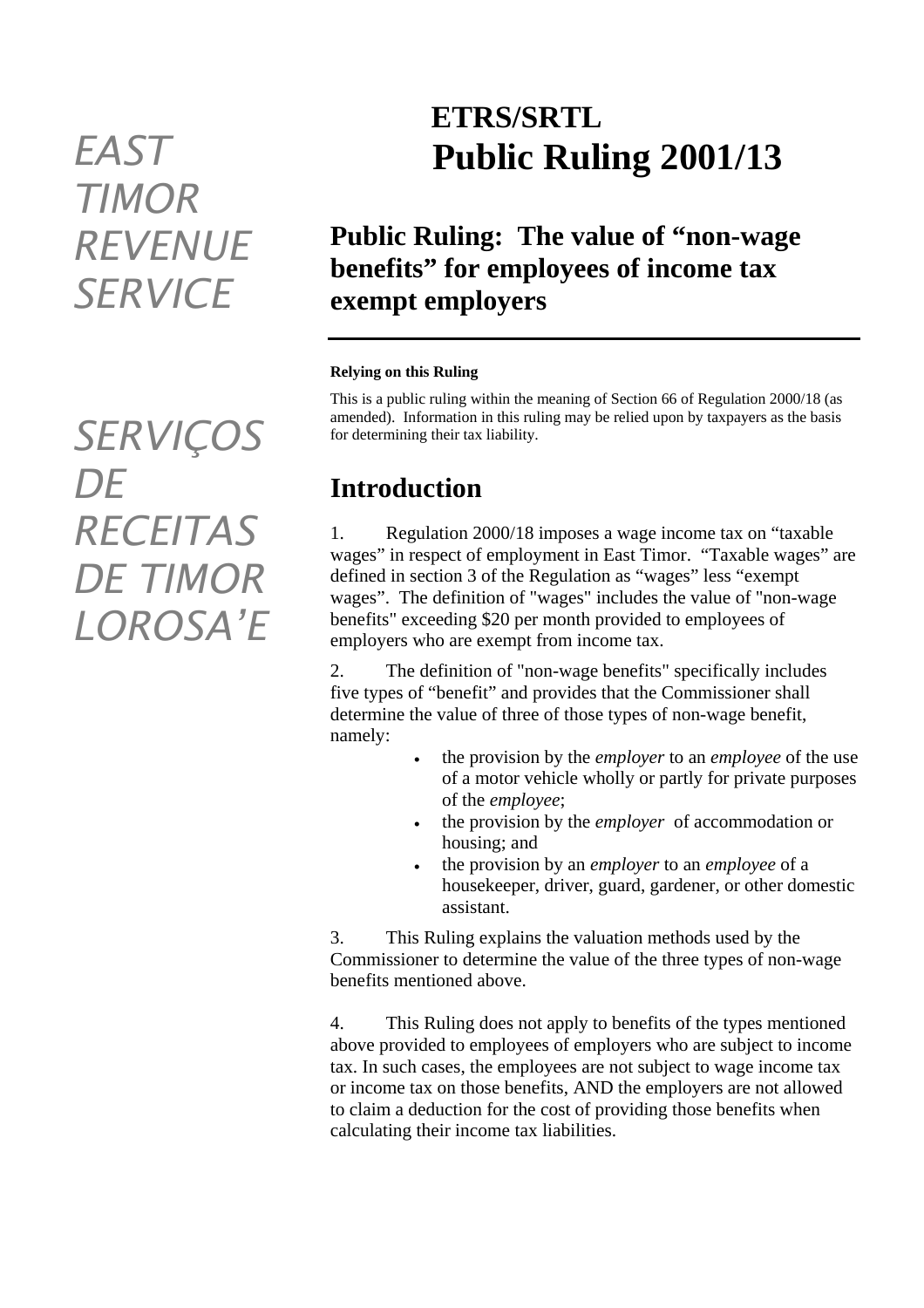Page 2 of 7

### **Provision of a motor vehicle**

#### *Wholly employment use*

5. The provision of a motor vehicle is only a non-wage benefit when the vehicle is used wholly or partly for private purposes of an employee. Where the vehicle can only be used for employment purposes, the provision of the vehicle does not give rise to a non-wage benefit.

> **Example 1:** Roberto works for a government department. As part of his employment, he is required to regularly visit various government offices in Dili and in other parts of East Timor. To carry out his responsibilities, Robert is provided with a motor vehicle. The motor vehicle is parked at his workplace and when he travels for government business, he picks the vehicle up at his office and returns it to the office. He is not permitted to use the vehicle for non-work purposes.

Because there is no personal use of this vehicle, there is no non-wage benefit for Roberto.

#### *Provided by employer or under an arrangement with the employer*

6. The provision of a motor vehicle will be a non-wage benefit where the vehicle is provided by an employer or by another person on behalf of the employer.

> **Example 2:** Christo works for a non-profit organisation that assists local coffee growers. The non-profit organisation reaches an agreement with a coffee mill that it will provide marketing assistance to the coffee mill if the mill makes one of its vehicles available to Christo in the evening or on weekends when the vehicle is not required for the mill's purposes.

The provision of the vehicle is a non-wage benefit for Christo and Christo's employer (the non-profit organisation) is responsible for delivering wages tax in respect of the benefit.

### *Provided to the employee or for the employee's benefit*

7. An employee receives a non-wage benefit where a motor vehicle is provided directly to the employee or is made available for the benefit of the employee. For example, if a motor vehicle is made available to the spouse of an employee or is used to transport the employee's children, the provision of the vehicle will be a non-wage benefit to the employee.

#### *Value of the benefit*

8. The annual value of a non-wage motor vehicle benefit is calculated as 24 per cent of the market value of the vehicle at the time it is first acquired by the person receiving the non-cash benefit. The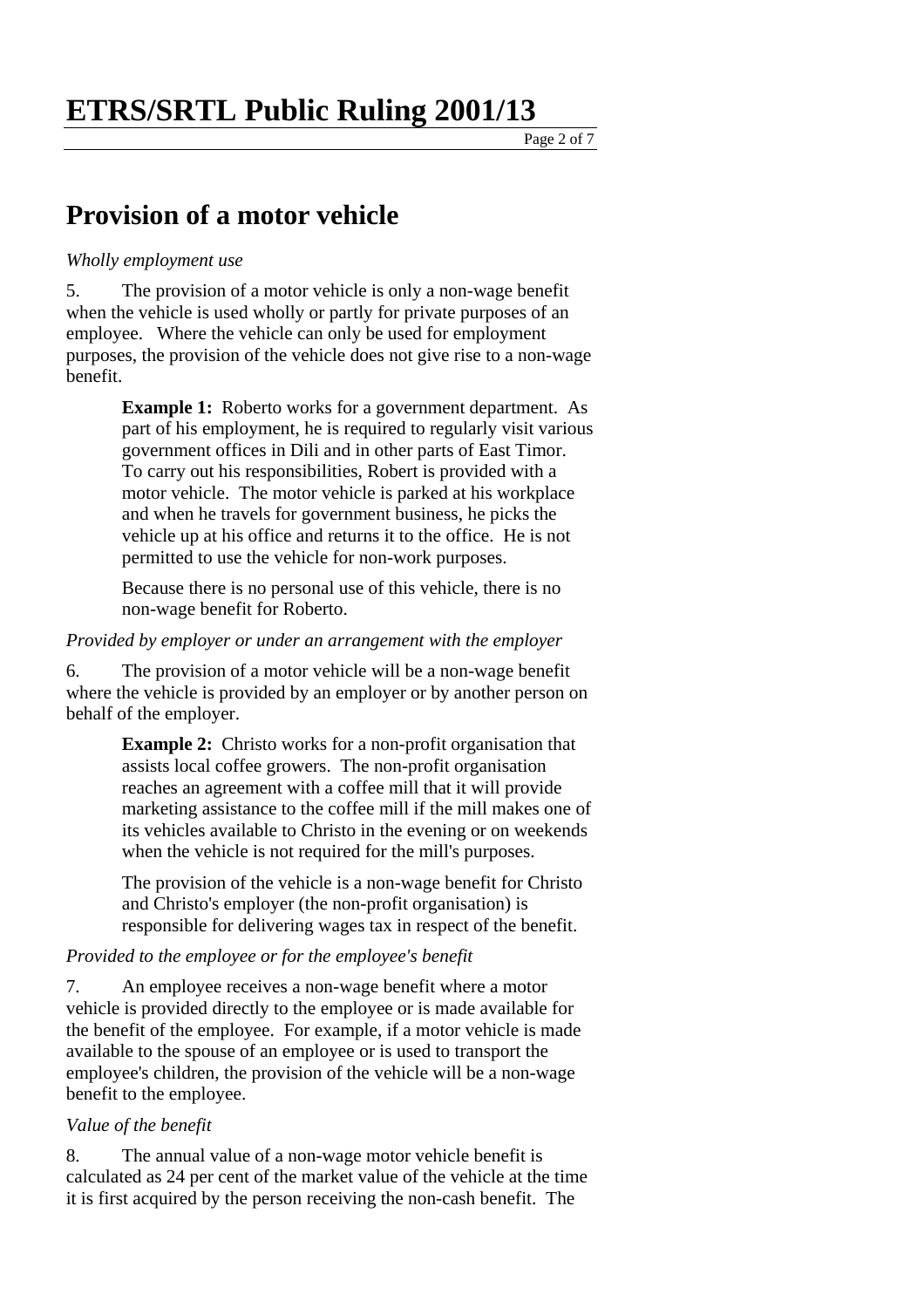Page 3 of 7

value is prorated by the number of days the vehicle was provided to a person. A vehicle is provided to a person whether or not the person makes use of the vehicle on a particular day. If a vehicle is replaced with another vehicle, the first vehicle is treated as being available the entire changeover day and the replacement vehicle is treated as being available commencing the following day.

> **Example 3:** Augustine is provided with a Toyota vehicle by his employer. On February 28, the vehicle is replaced with a Nissan vehicle, which continues to be provided to him until the end of the year. Augustine's non-wage benefits for the year are calculated as follows:

> > Toyota: market value of the car when originally provided to Augustine x 24% x 59/365

> > Nissan: market value of the car when originally provided to Augustine x 24% x 306/365

**Example 4:** As in example 3 but Augustine travels to Australia for 14 days vacation in January and to Singapore on business for his employer for 21 days in February.

If the employer takes the motor vehicle back from Augustine when he is away and makes it available to another person during that period, the 59 days figure used in the formula in Example 3 will be reduced to 24. However, if the motor vehicle continues to be provided to Augustine while he is away (for example, the employer does not recover the vehicle and instead it remains parked at Augustine's residence and the keys remain with his family), there is no adjustment to the number of days the vehicle was provided.

9. A vehicle will be provided to a person on a day if it is provided on any part of the day.

#### *Employee allowed to take vehicle home*

10. In some cases an employer provides a motor vehicle to an employee for business or employment purposes only but allows the employee to store the vehicle at the employee's private residence out of work hours. Where an employee uses a vehicle only to travel from the place of employment to the employee's home and back to work and is not available otherwise for the employee's private travel, the Commissioner will accept as an alternative to the valuation described in paragraph 8 above, a value of \$2 for each occasion a vehicle is taken home and returned. Where this method is used to value the benefit, the employer will be required to keep a record of the number of occasions vehicles are taken home by his/her employees.

> **Example 5:** Angelo receives a wage of \$200 per month and takes a car owned by his income tax exempt employer home,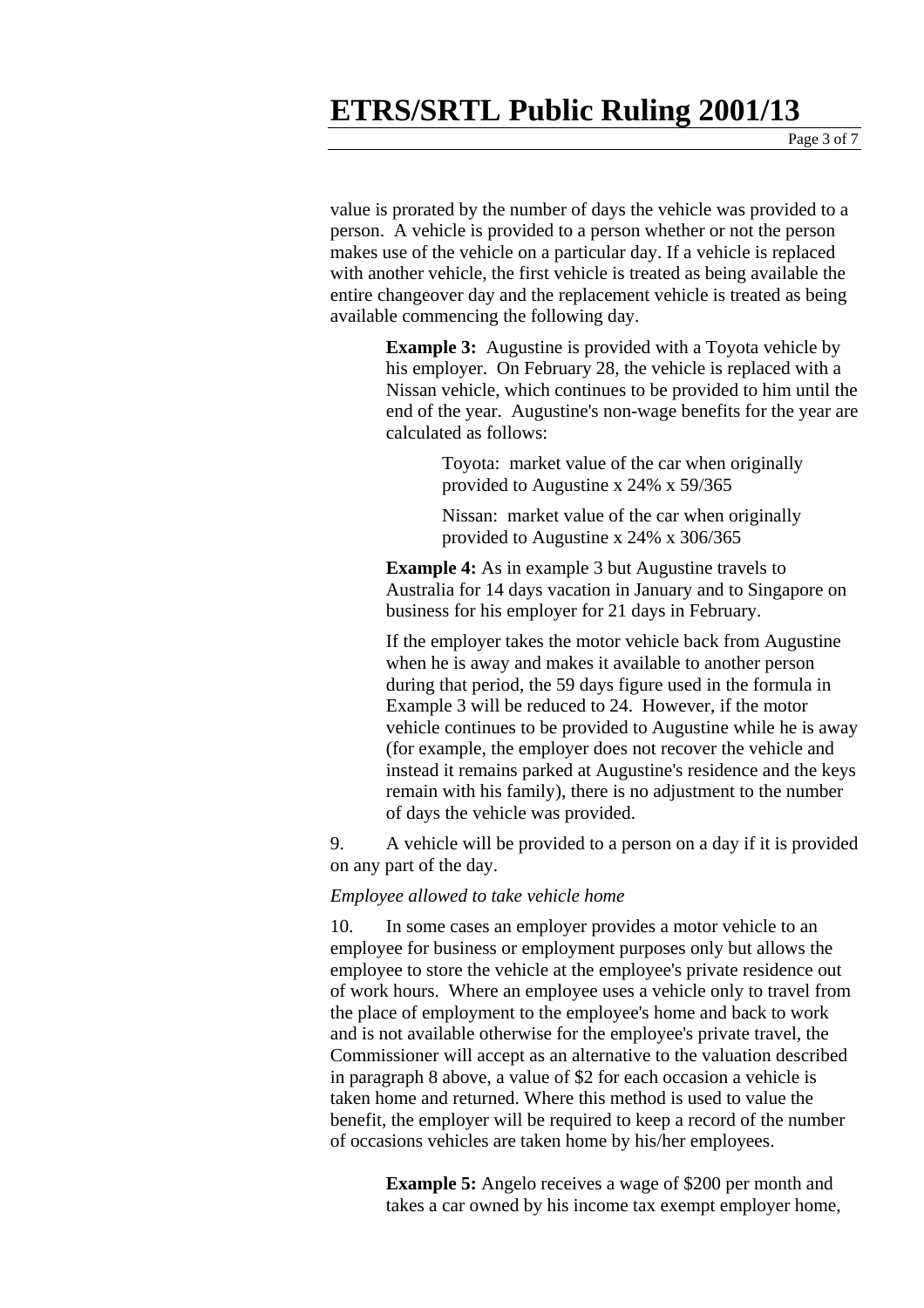Page 4 of 7

for security reasons, on 15 occasions during March 2002. As Angelo's employer does not allow him to use the car for other private purposes, the use of the car can be valued at \$2 per return trip. For the purpose of calculating wage income tax, Angelo'' wage income for March is considered to be \$230 with \$13 tax (10% of excess over \$100) payable. Angelo would therefore receive \$187 from his employer

**Example 6:** During April 2002, Angelo took the car home on 8 occasions and received no other non-wage benefits. The provision of the car would not be subject to wage income tax as Angelo's employer is exempt from income tax and the value of non-wage benefits provided to Angelo for the month (\$16) was not greater than \$20. In this case, only Angelo's wage of \$200 would be subject to wage income tax

### *Employee's contributions to vehicle costs*

11. The value of a motor vehicle non-wage benefit (calculated as per paragraph 8 or 10 above) is reduced by any contribution the employee makes towards the acquisition or running costs of the vehicle. Thus, for example, if an employee personally pays for fuel for the vehicle and is not reimbursed by the employer for those costs, the value is reduced by the employee's payments. There is no reduction of the value if the employee pays for running costs such as fuel, maintenance or repairs and is subsequently reimbursed by the employer or another person for those expenses.

12. An employee claiming a reduction in the value of a non-wage benefit on the basis of the employee's contributions to the costs of the vehicle must substantiate the expenses with receipts or other proof of payment. False claims may result in the imposition of penalties including, in the case of actual or attempted evasion of tax, a penalty of up to the higher of \$1,000 and two hundred percent (200%) of the tax evaded; and imprisonment for a period up to five years (see section 81 of Regulation 2000/18 (as amended)).

### **Provision of Accommodation**

13. An employer can typically provide an employee with accommodation assistance in any of four different ways, namely:

- by paying the employee an allowance towards his/her accommodation costs
- by reimbursing the employee for some or all of his/her actual accommodation costs
- by providing an employee with accommodation directly, where that accommodation is owned by another person and the employer pays rent directly to that person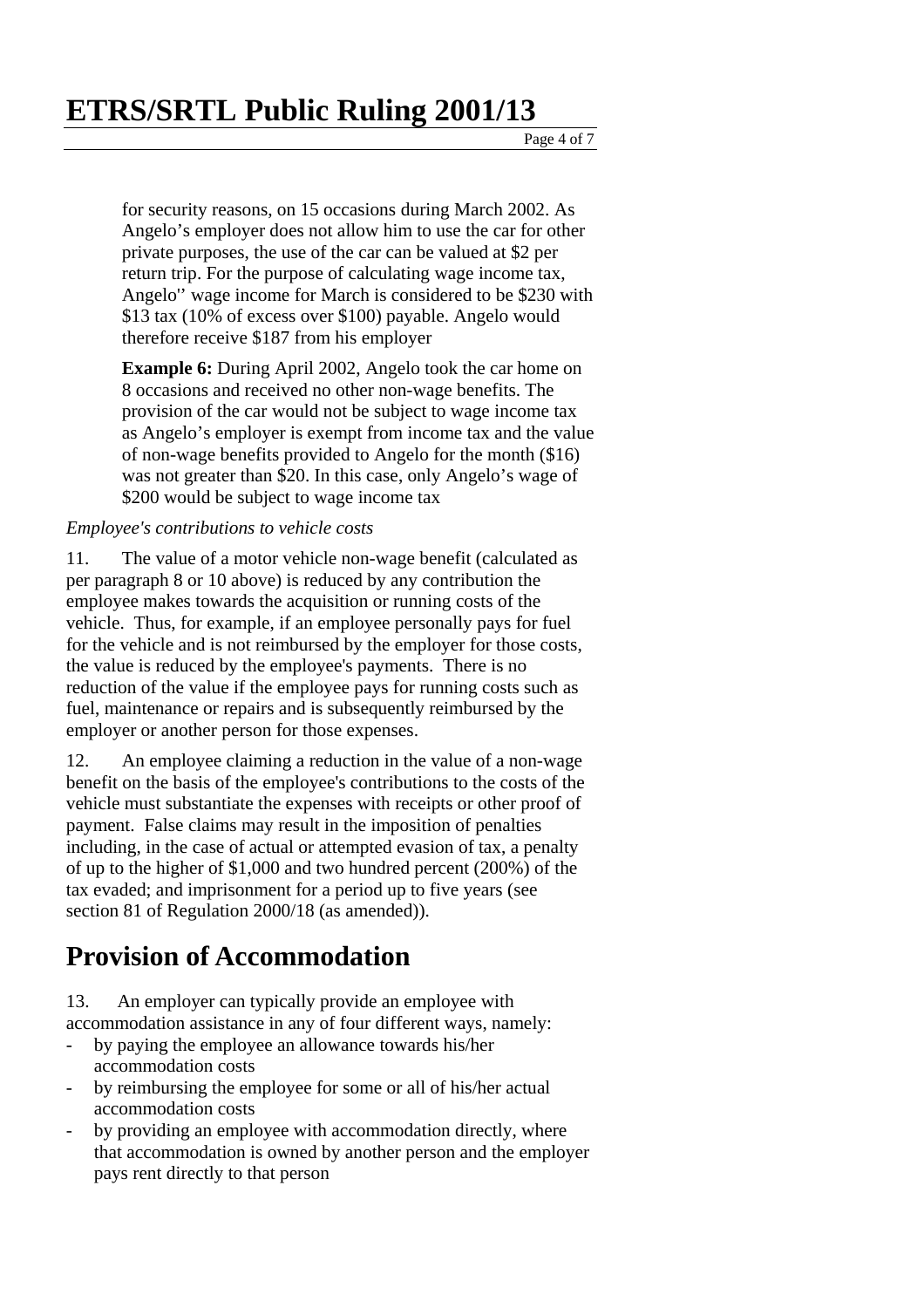Page 5 of 7

by providing an employee with accommodation directly, where that accommodation is owned by the employer.

14. The value of accommodation provided in any of these manners falls into the definition of a non-wage benefit if the provision of accommodation is a reward for the services of the employee.

*Situations where accommodation assistance is not a reward for services* 

15. In ETRS Ruling 2001/5, the Commissioner indicated that some of the value of accommodation provided by way of a housing allowance will not be considered to be a reward for services where the employee is living away from his primary place of residence. While that Ruling only looked at the situation where the employee maintained a primary home or similar place of residence outside East Timor, the Commissioner considers the same principle to apply if an employee maintains a primary home elsewhere in East Timor.

16. ETRS Ruling 2001/5 also states that the Commissioner accepts that where the employee maintains a primary place of residence outside East Timor and either has accommodation provided by the employer or is reimbursed for accommodation costs, the value of the accommodation benefit is not subject to wage income tax as it will not be a reward for services. The Commissioner considers the same principle to also apply if an employee maintains a primary home or similar place of residence elsewhere in East Timor.

#### *Value of the benefit*

17. Where an employer provides an employee with residential accommodation and the employer has acquired that accommodation from a third party for an arm's length rent to the third party, the value of the non-wage benefit is the rental cost to the employer for the accommodation.

18. Where the employer provides residential accommodation to an employee and has not acquired the accommodation from a third party for an arm's length rent, the Commissioner has determined that the value of the non-wage benefit for a year is 10 per cent of the market value of the property provided.

#### *Shared accommodation*

19. The value of accommodation provided to an employee will also depend on the number of persons living in the premises. Thus, if an employee is provided with exclusive use of an entire premises, the value of the non-wage benefit will (unless there is an arm's length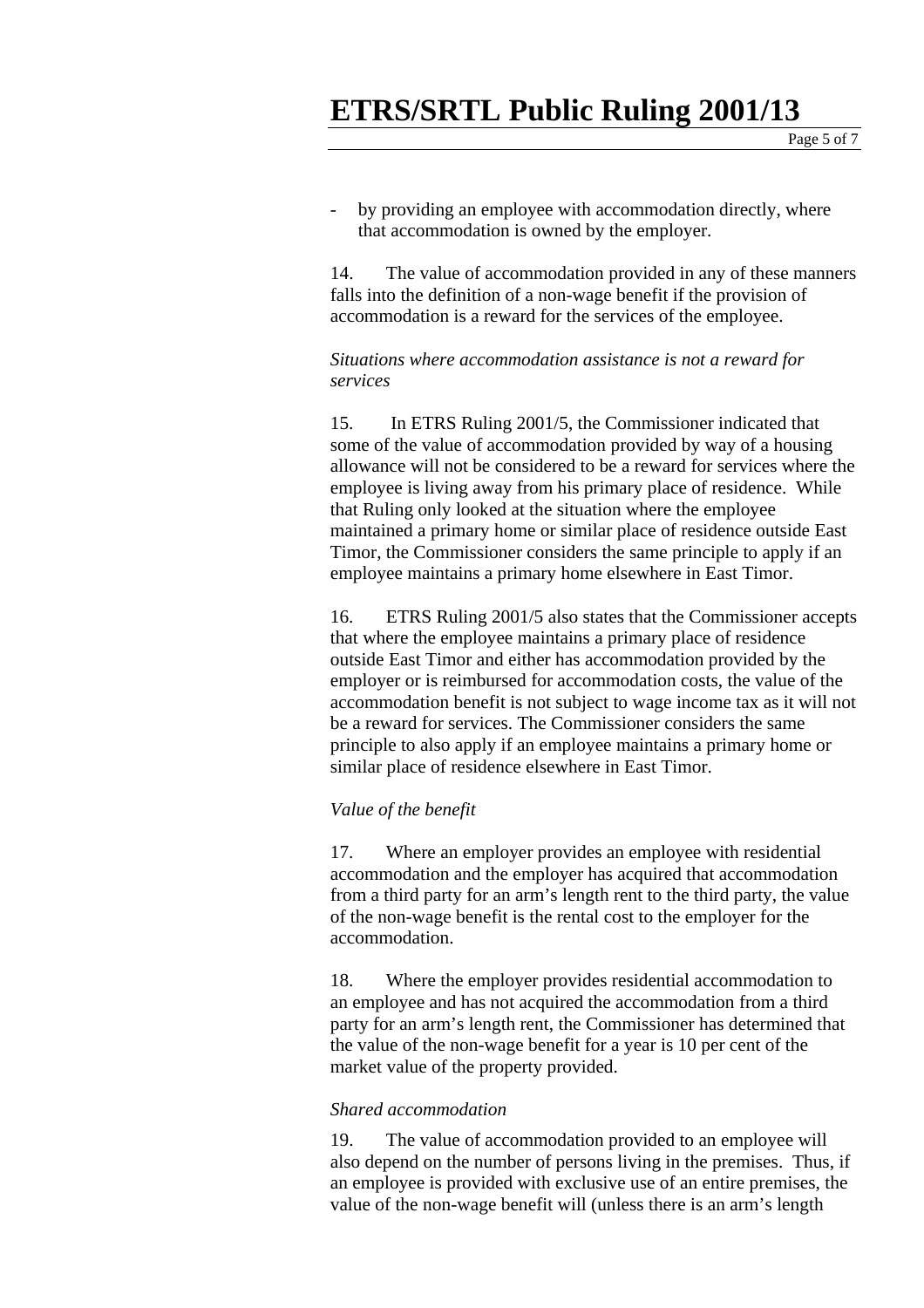Page 6 of 7

rental) be 10 per cent of the market value of the property. If two unrelated persons share a premises, the value of the accommodation provided to each person would be one-half the full value of the accommodation.

20. When calculating the value of accommodation provided to an employee, the Commissioner considers accommodation provided to relatives of an employee to be provided for the benefit of the employee.

> **Example 7:** A government department provides a house in Dili to two government employees. John lives in the house alone and Ronald lives in the house with his wife and three children. The house has a market value of \$50,000.

The value of the accommodation provided to Ronald is calculated as follows:

### $(10\% \times 50,000) \div 2 = $2,500$

Since Ronald is living with his entire family, he will not be able to provide the Commissioner with evidence that he has a primary home or similar accommodation outside or elsewhere in East Timor and the value of his non-wage benefit will therefore be \$2,500 for the year.

The value of the accommodation provided to John is the same as the value of the accommodation provided to Ronald but if John is able to provide the Commissioner with evidence that he has a primary home or similar accommodation outside or elsewhere in East Timor (for example, (a) if the rest of his family continues to reside in a family home elsewhere, or (b) if he is unmarried but maintains a primary home elsewhere that is not being rented), the value of his non-wage benefit will be NIL

### *Provision of accommodation for part of a year*

21. Where accommodation is provided for only part of a year, the value of the non-wage benefit, where it has been calculated for a year on the market value of the property, will be reduced on a pro-rata basis. The Commissioner considers accommodation to be provided to an employee on a day on which it is provided for any part of the day.

### *Employee's contributions to accommodation costs*

22. The value of an accommodation non-wage benefit is reduced by any contribution that the employee makes to the employer for use of the accommodation. The employee must be able to substantiate the payment of such amounts. Payments made by the employee relating to